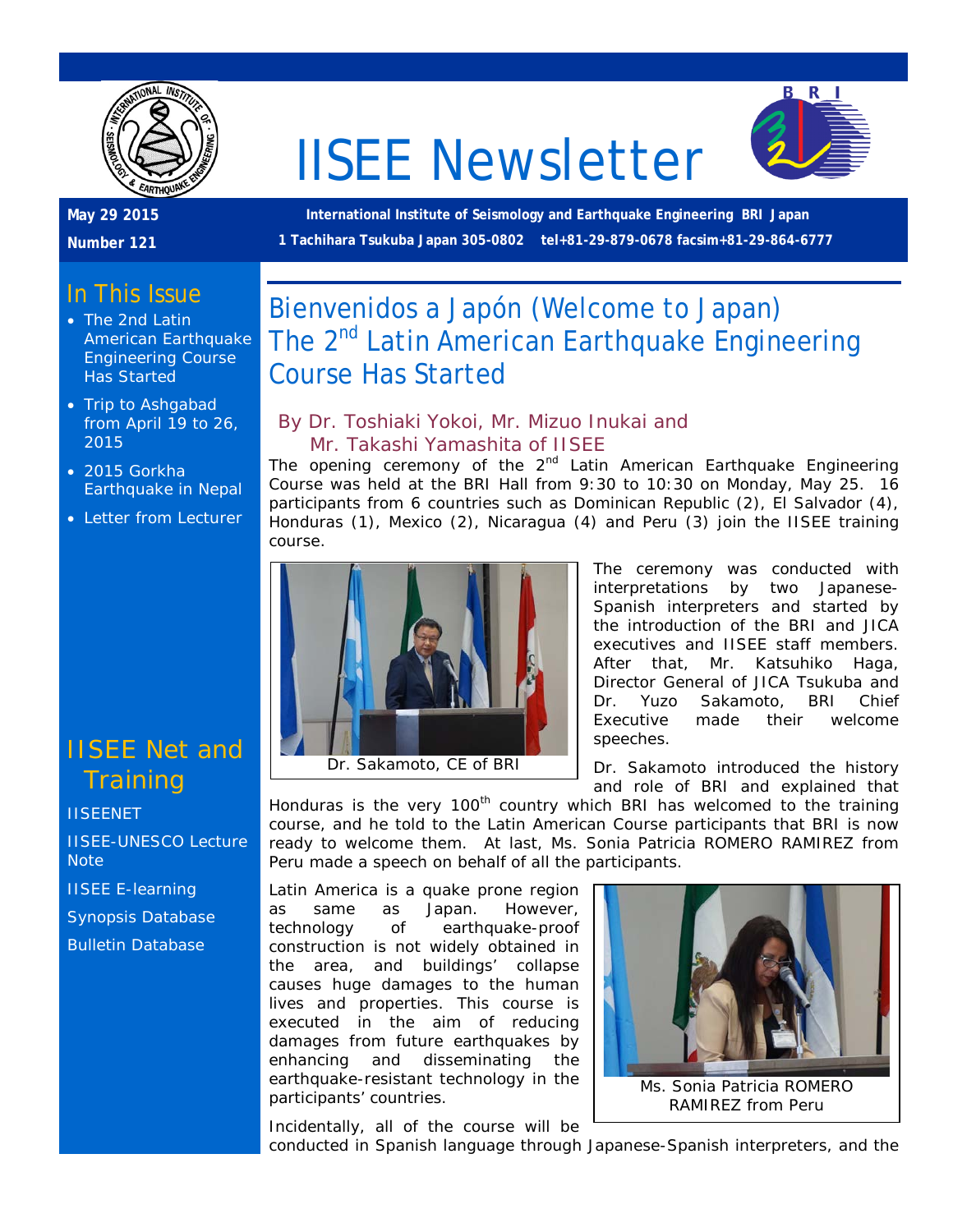## **Earthquakes**

[The 2011 off the Pacific](http://iisee/special2/20110311tohoku.htm)  [coast of Tohoku](http://iisee/special2/20110311tohoku.htm)  **[Earthquake](http://iisee/special2/20110311tohoku.htm)** 

[Reports of Recent](http://iisee/quakes.htm)  **[Earthquakes](http://iisee/quakes.htm)** 

[Utsu Catalog](http://iisee/utsu/index_eng.html)

[Earthquake Catalog](http://iisee/eqcat/Top_page_en.htm)



lecture notes in Spanish are handed out to the training participants. The participants are not requested to have a good command of English in their application qualifications. For further information on this Latin American training course, e-mail to us via iisee@kenken.go.jp.

We heartily wish all good luck to their training course.

¡ Buena suerte ! (Good luck!)



Group Photo at the Opening Ceremony

# Trip to Ashgabad from April 19 to 26, 2015

*By Dr. Toshiaki Yokoi, Director of IISEE*

## **Call for Papers**

IISEE Bulletin is now accepting submissions of papers for the seismology, earthquake engineering, and tsunami. Developing countries are targeted, but are not limited.

Your original papers will be reviewed by the editorial members and some experts.

NO submission fee is need.

Try to challenge!!

This is my second visit to the capital of Turkmenistan. The first one that was four years ago became unforgettable for me, because I got informed in the international airport of Istanbul on the way back to Japan about the 2011 Great East Japan Earthquake and Tsunami Disaster. Ashgabad has been developed much, and the scenery in the city that became more beautiful than that of four years ago let me remember the days I had been there.



Institute of Seismic Resistance Construction in Ashgabad

Fortunately I met two of three ex-participants from Turkmenistan (FYI: there are total of 1,664 ex-participants all over the world). Mr. Kakajan Kurbanov (Global Seismological Observation Course, 2011) is responsible for the seismic station of CTBTO labeled PS44 in the Institute of Seismology and Atmosphere Physics. Mr. Guvanch Annayev (Earthquake Engineering Course, 2012-2013) is now in charge of vice-director in the Scientific Research Institute of Seismic Resistance Construction.

As it is not so easy for me to travel to Ashgabad, I felt very happy in this